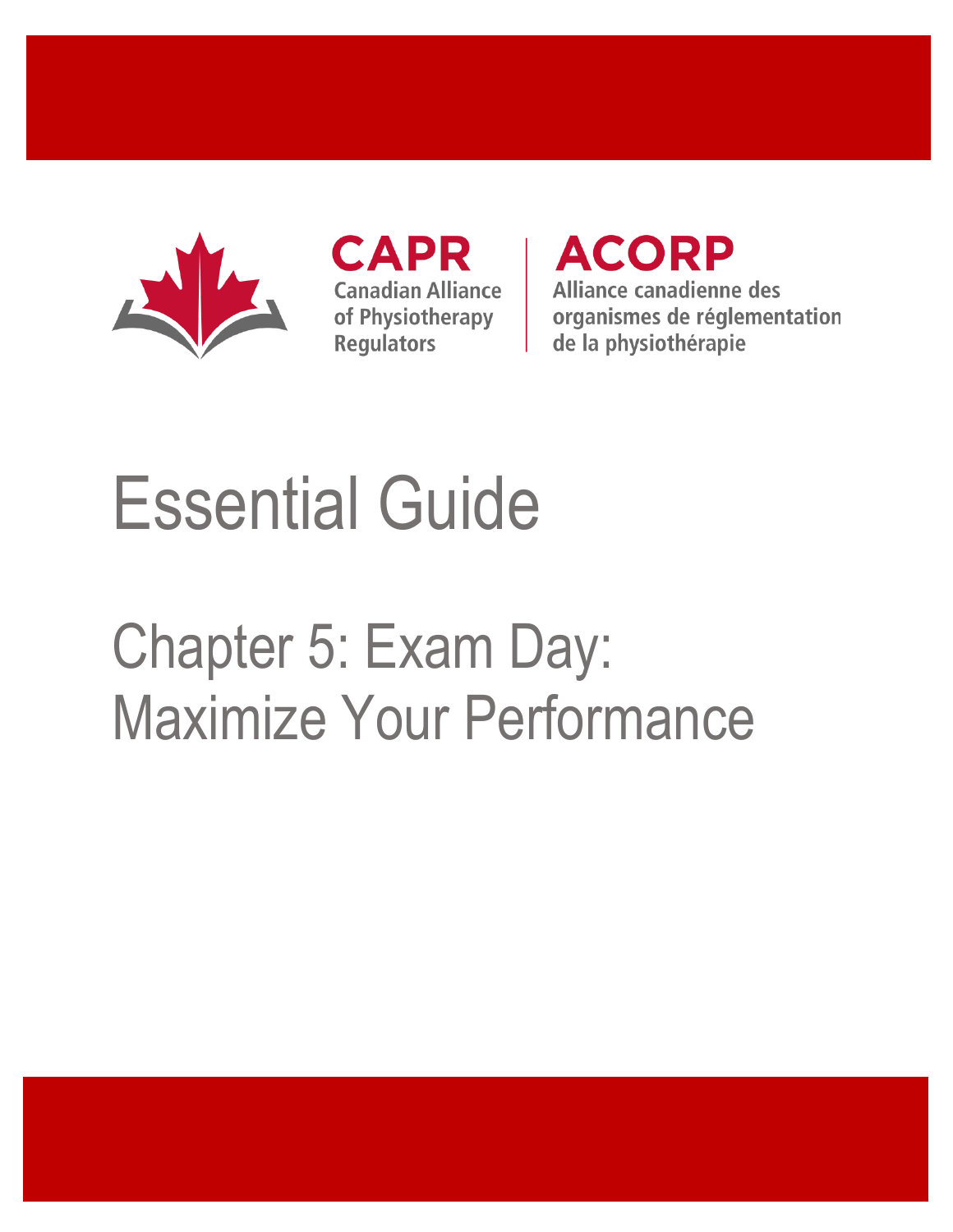After reading this chapter, you will know:

- how to evaluate your need for preparation for the PCE;
- how to develop a study plan;
- how to enhance your performance on exam day;
- what to bring to the exam, and what not to bring;
- what the important exam day processes are for both the Written Component and the Clinical Component; and
- some exam-taking strategies for the Written Component and the Clinical Component.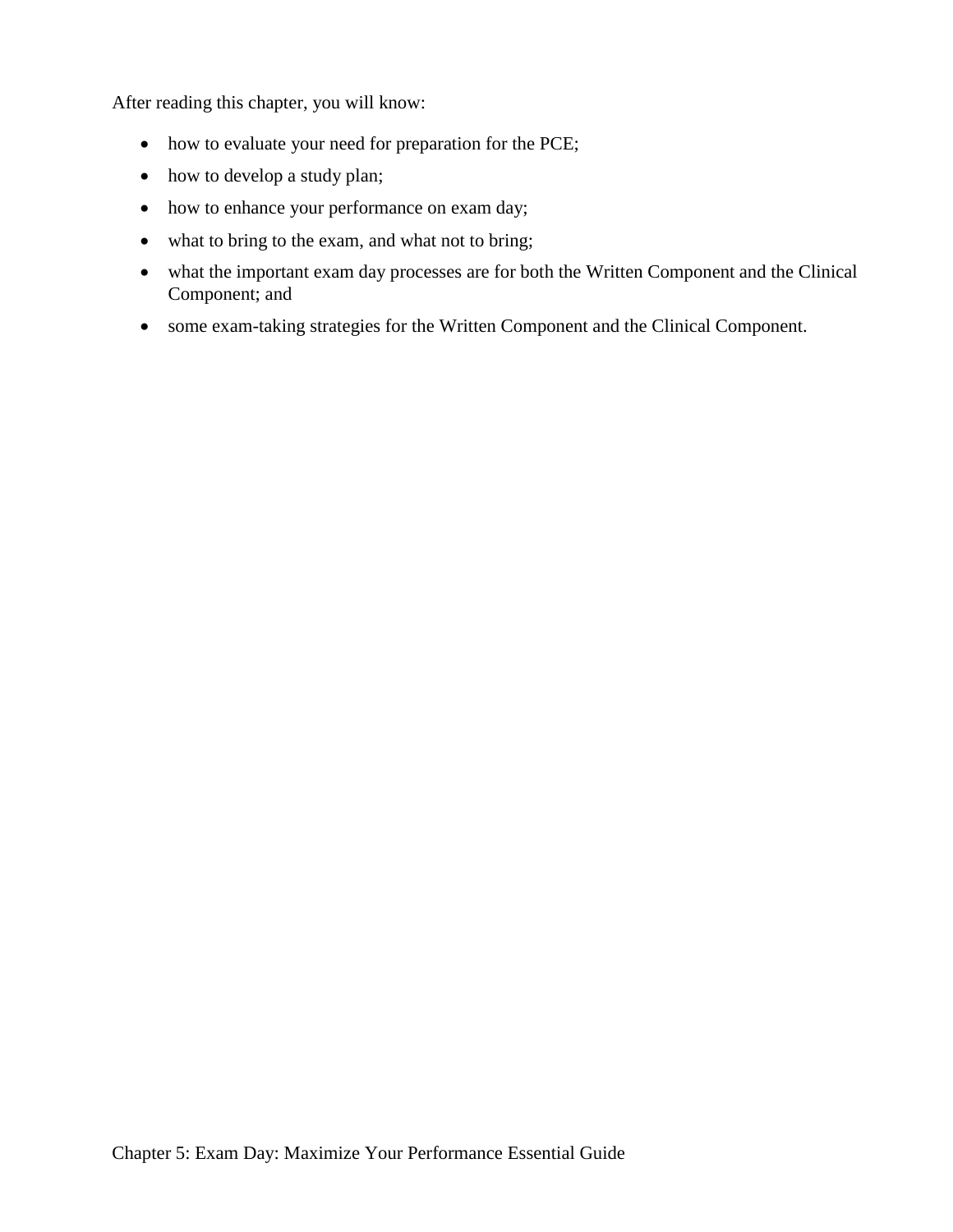# **Do You Need to Prepare?**

You should evaluate the knowledge, skills and abilities you have developed over the course of your education, including in your supervised clinical placements. In order to determine what additional learning needs you have, prior to taking the examination, you should assess the knowledge and skills that you have already acquired, in comparison with the subject areas and their weightings outlined in the [Exam Blueprint.](http://www.alliancept.org/taking-the-exam/preparing-for-the-exam/exam-blueprint/)

### **You are in the best position to determine what preparation is appropriate for you.**

# **Develop a Study Plan**

Here are some universally accepted learning principles.

## **Look after Yourself**

- Maintain healthy patterns of eating and sleeping.
- Exercise regularly—do some stretching as well as aerobic and strengthening exercises.
- Make yourself comfortable in your study environment.
- Practise concentration and relaxation techniques daily. If done regularly, your body and mind will respond more quickly and effectively. Use these techniques on exam day, too.
	- o Take short breaks to stretch.
	- o Use other techniques, such as visualization, progressive relaxation and humour.

# **Be Efficient**

- Create a study schedule, and post it in a visible spot. Update your schedule as necessary.
- Start studying early, and pace yourself.
- Take frequent breaks. Stop and do something else when you lose your concentration.
- If you have a problem with a particular topic, seek help.
- Review topic areas on a regular basis to keep your memory active. Summarize frequently. Use the "little and often" principle.
- After studying an idea or topic, always ask yourself, "What does that mean?" Answer the question as if you're trying to explain the concept to someone else.
- Analyze your reasoning, especially in clinical situations. This helps to highlight practices that need improvement.
- If possible, form a study group. Asking and answering questions with other candidates improves your understanding and helps you to identify concepts that you should study more.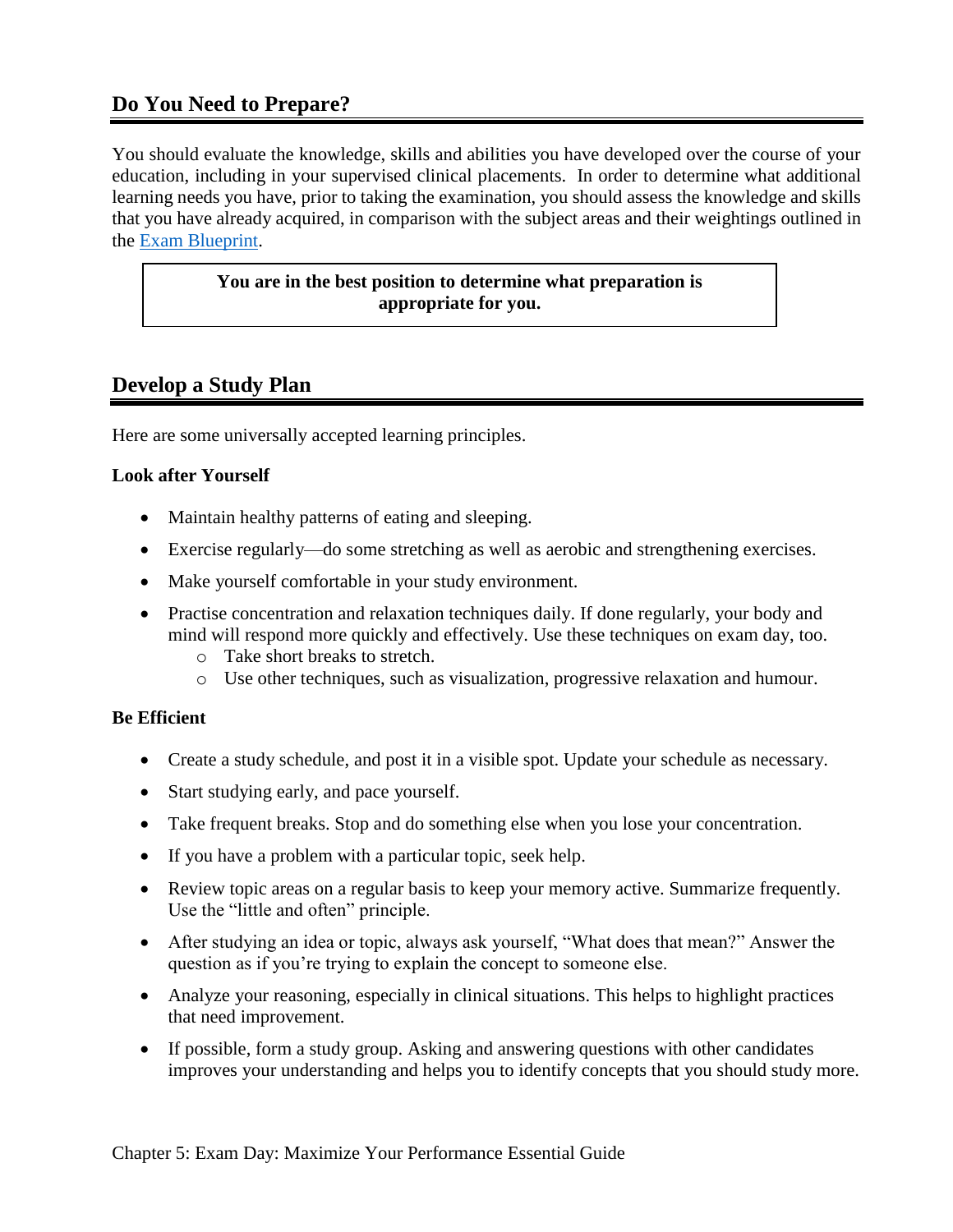#### **Before the Exam**

- Make sure you know how to get to the exam.
- Try to get some exercise before the exam starts.
- Leave your notes and texts at home. Research has shown that studying on the way to the exam is likely to "muddle" the material you have mastered, thus impairing your exam performance.
- Arrive at the assigned time or a few minutes earlier.
- Avoid having other candidates quiz you.
	- $\circ$  If the concerns of other candidates are likely to upset you, find a place to sit alone while you wait for the exam to start.
	- o On the other hand, if chatting and being with your friends is a comfort, steer conversation to non-exam topics.
- Practise your favourite relaxation techniques.
- Go to the washroom before the exam starts.

#### **During the Exam**

- Read all instructions carefully.
- Remember to break occasionally for a deep breath or a stretch. Relaxation helps with concentration and improves performance.
- Sit with your feet flat, your back up against the back of the chair, the chair pulled up to the table, and your arms supported on the table.
- Stand with your head up and your back straight, and take a wide stance; put a foot up on a stool or the edge of an examining table.

#### **After the Exam**

- Do not discuss specific questions and client encounters with other candidates. Doing so may contravene the Rules of Conduct (see *Exam Policy*).
- Do something relaxing. Try reading a good book or going out for dinner.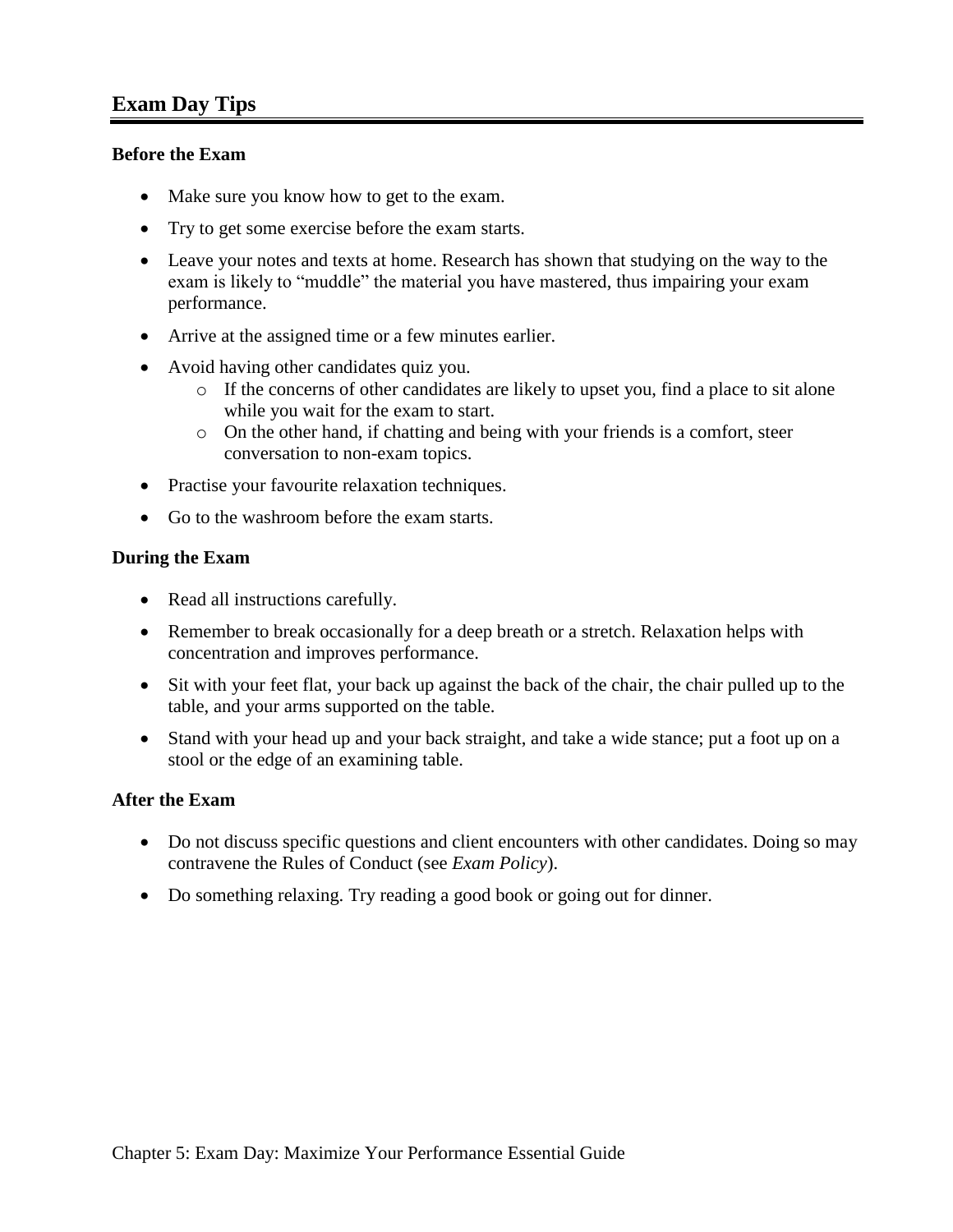| <b>Remember to Bring the Following</b>                                                                                                                                                         |  |
|------------------------------------------------------------------------------------------------------------------------------------------------------------------------------------------------|--|
| <u>One</u> of the three valid government-issued photo IDs with signature — driver's licence,<br>passport, or permanent resident card.                                                          |  |
| Medications or other supplies that you have permission to bring. You need an<br>approved special needs plan from CAPR to bring medications or other supplies into<br>the exam room.            |  |
| Ear plugs, if you are easily distracted during written exams. Show the ear plugs to the<br>exam staff when you register.                                                                       |  |
| Water/juice/drink in spill-proof container with no label (subject to approval by the<br>Test Centre for the Written exam only).                                                                |  |
| Please note — books, pens, keys, analog or digital watches, or other personal<br>belongings are not permitted in the exam room. You may be provided a locker in<br>which to store these items. |  |

# **What to Wear**

- Wear comfortable clothing.
- Dress in layers. Temperatures in exam rooms may vary depending on the location and the season.

# **Arriving at the Exam Centre**

- Leave all food and drink, outerwear and other personal belongings, including purses and backpacks, in the secure, designated area. You are not allowed to have these items at your desk. **This includes all electronic and wireless devices, which MUST be turned OFF**.
- For the written exam, you will be provided with scratch paper and pencils by the proctor at the test centre. (You are required to leave these with the proctor at the end of the exam.)

# **During the Written Component**

The Written Component consists of one 4-hour session. There are no scheduled breaks in this exam. There is a countdown clock on the exam interface. This is the clock you must judge your time by, not a wall clock. When the allotted time period is up, the assessment will cease and you will automatically be logged out. If you complete your assessment prior to the time limit, simply hit "submit exam" and you are free to leave.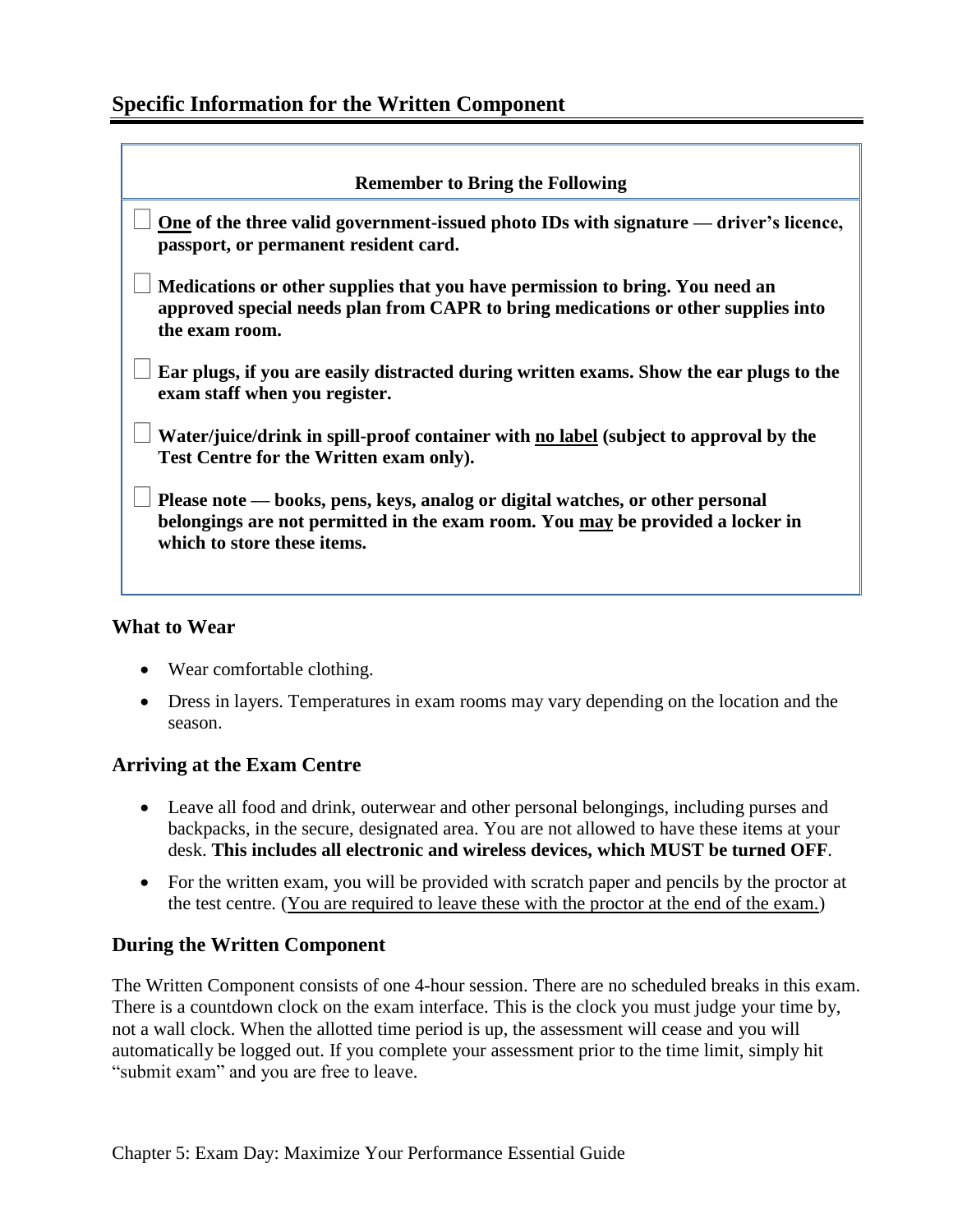# **Strategies for Taking the Written Component**

The Written Component has approximately 200 multiple-choice questions. Each question has a stem (the question) followed by the options (potential answers). See Chapter 3: Written Component Sample Questions for examples.

A multiple-choice exam requires you to take a different approach from exams with true/false, short answer or essay questions.

Here are some suggestions to help you maximize your performance on the multiple-choice questions:

- 1. **Calculate the time** that you can allot for each question, leaving 10 to 15 minutes to review difficult questions at the end.
- 2. **Answer the questions.**
	- Read each question carefully, and note the key terms:
		- obvious qualifiers—for example, all, never, most, usually, almost, little, more, good, best, normally;
		- implied qualifiers—for example, "Birds fly south in the winter," where "all" is not stated but is implied;
		- negatives and double negatives—for example, "It is **not** logical to assume that Thomas Edison's fame was **not** due to…"; and
		- key concepts or facts—for example, "**Movements** to be **avoided post-surgery**…"
	- Focus your attention throughout the exam on what you do know.
	- Try to answer each question in your mind before looking at the options for that question.
	- Read all the options **before** selecting one.
	- Eliminate incorrect options first.
	- Remember to select the answer for each question as you go along. Your assessment is scored based on your answers submitted through the online system only.
	- You are able to bookmark, review, and change answers until you have hit "submit exam" at the end of your assessment.
	- You are set up on a secure browser and may not navigate away from it.
	- You may **not** leave until at least 30 minutes has elapsed
	- AFTER 30 minutes, washroom breaks are permitted; however, you will not receive extra exam time.
	- Only one person may leave the exam room at a time. You must advise the proctor, who will sign you in and out and record how long you were absent from the room.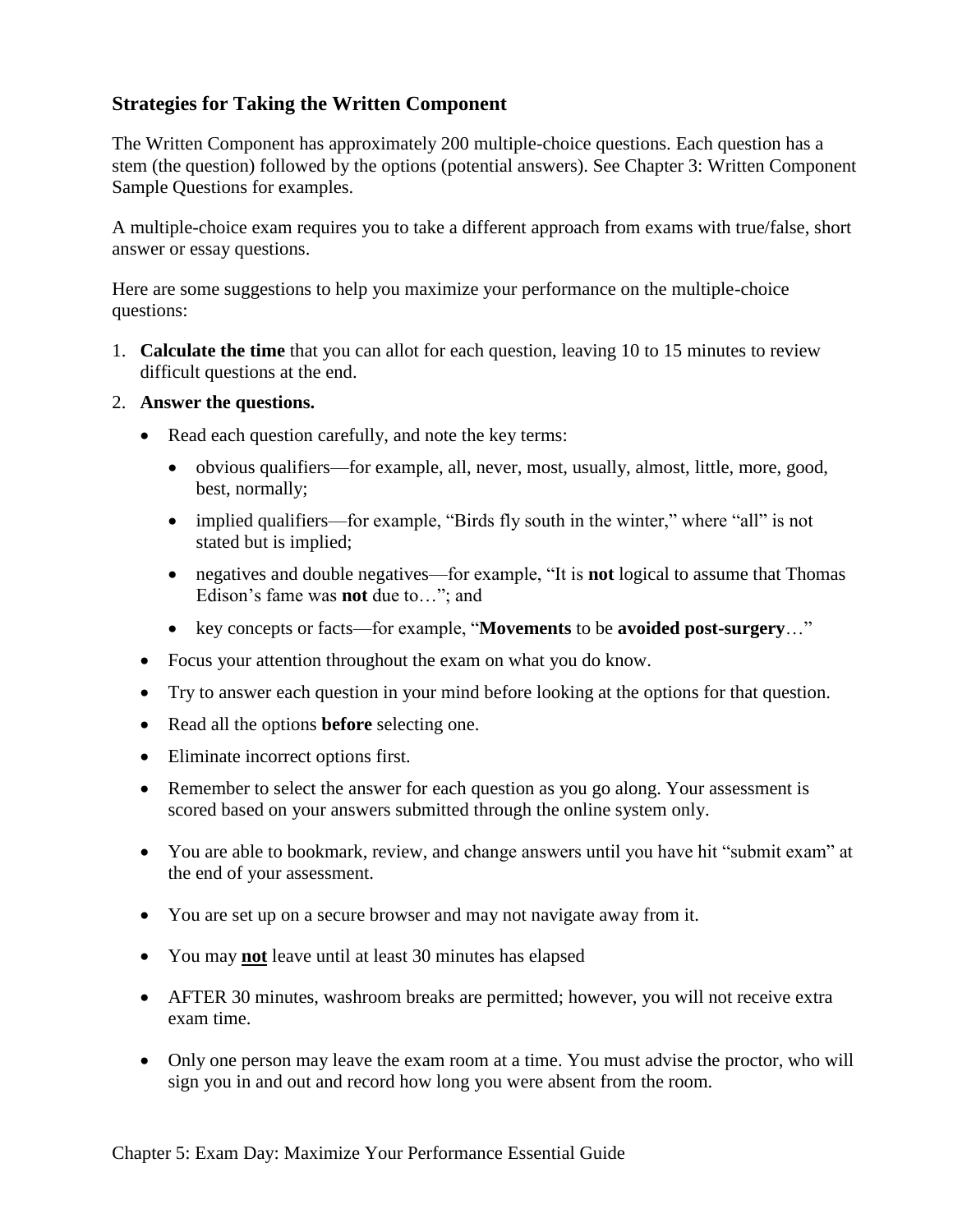• At the end of the exam, you may submit feedback in English or French via the online survey.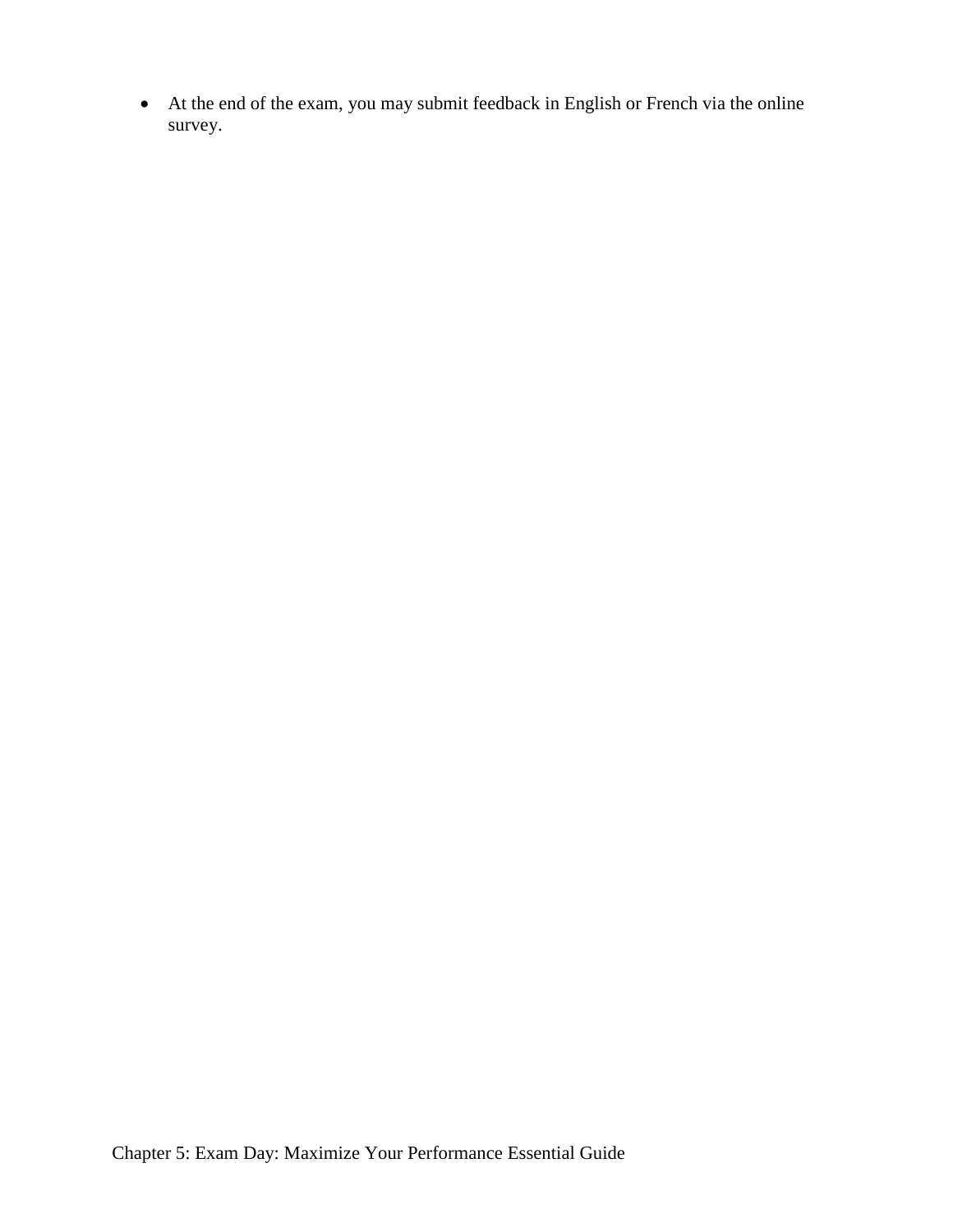| <b>Remember to Bring the Following</b>                                                                                                                                                                                                                                                                                                                                                                                                                                                                                                                                                                                                                                               |                                                                                                                                                               |  |
|--------------------------------------------------------------------------------------------------------------------------------------------------------------------------------------------------------------------------------------------------------------------------------------------------------------------------------------------------------------------------------------------------------------------------------------------------------------------------------------------------------------------------------------------------------------------------------------------------------------------------------------------------------------------------------------|---------------------------------------------------------------------------------------------------------------------------------------------------------------|--|
| Booking Confirmation Email. You will receive a Booking Confirmation Email from<br>CAPR 7 weeks in advance of your exam date. You MUST bring a printed copy of the<br>Booking Confirmation Email with you to the exam, otherwise you will not be granted<br>access. (Any electronic copy will not be accepted: e.g. email copy on cell phone or tablet.)<br><u>One</u> of the three valid government-issued photo IDs with signature — driver's licence,<br>passport, or permanent resident card.<br>Medications or other supplies that you have permission to bring. You need an approved<br>special needs plan from CAPR to bring medications or other supplies into the exam area. |                                                                                                                                                               |  |
| Must Bring - A lab coat and a stethoscope. All other required equipment will be<br>provided.                                                                                                                                                                                                                                                                                                                                                                                                                                                                                                                                                                                         |                                                                                                                                                               |  |
| Note:                                                                                                                                                                                                                                                                                                                                                                                                                                                                                                                                                                                                                                                                                | Write your name on your equipment. If you leave an item in a station during the<br>exam, staff will be able to return it to you faster if your name is on it. |  |
| Leave valuables—including all electronic and wireless devices—at home. The CAPR is<br>$\bullet$<br>not responsible for lost or stolen property.                                                                                                                                                                                                                                                                                                                                                                                                                                                                                                                                      |                                                                                                                                                               |  |
| Leave books and study materials at home. Bringing them to the exam site contravenes the<br>Rules of Conduct.                                                                                                                                                                                                                                                                                                                                                                                                                                                                                                                                                                         |                                                                                                                                                               |  |

# **What to Wear**

- Wear comfortable clothing that looks professional. Keep in mind that you may be asked to perform physical tasks or to give physical assistance to a standardized client during the exam.
- Wear comfortable shoes. You will be standing or walking for most of the exam.
- Dress in layers. Temperatures in exam rooms may vary depending on the location and the season. Remember that your lab coat adds an extra layer.
- Make sure your lab coat fits you properly. A coat that is too long (in the body or the sleeves) may get in your way. Some candidates prefer to wear a jacket-style lab coat. Be sure your lab coat has enough pocket space for all the equipment you will be carrying.

# **Sequestering**

To mitigate the risk to exam security, each exam site will follow the approximate times as outlined in schedule below:

Chapter 5: Exam Day: Maximize Your Performance Essential Guide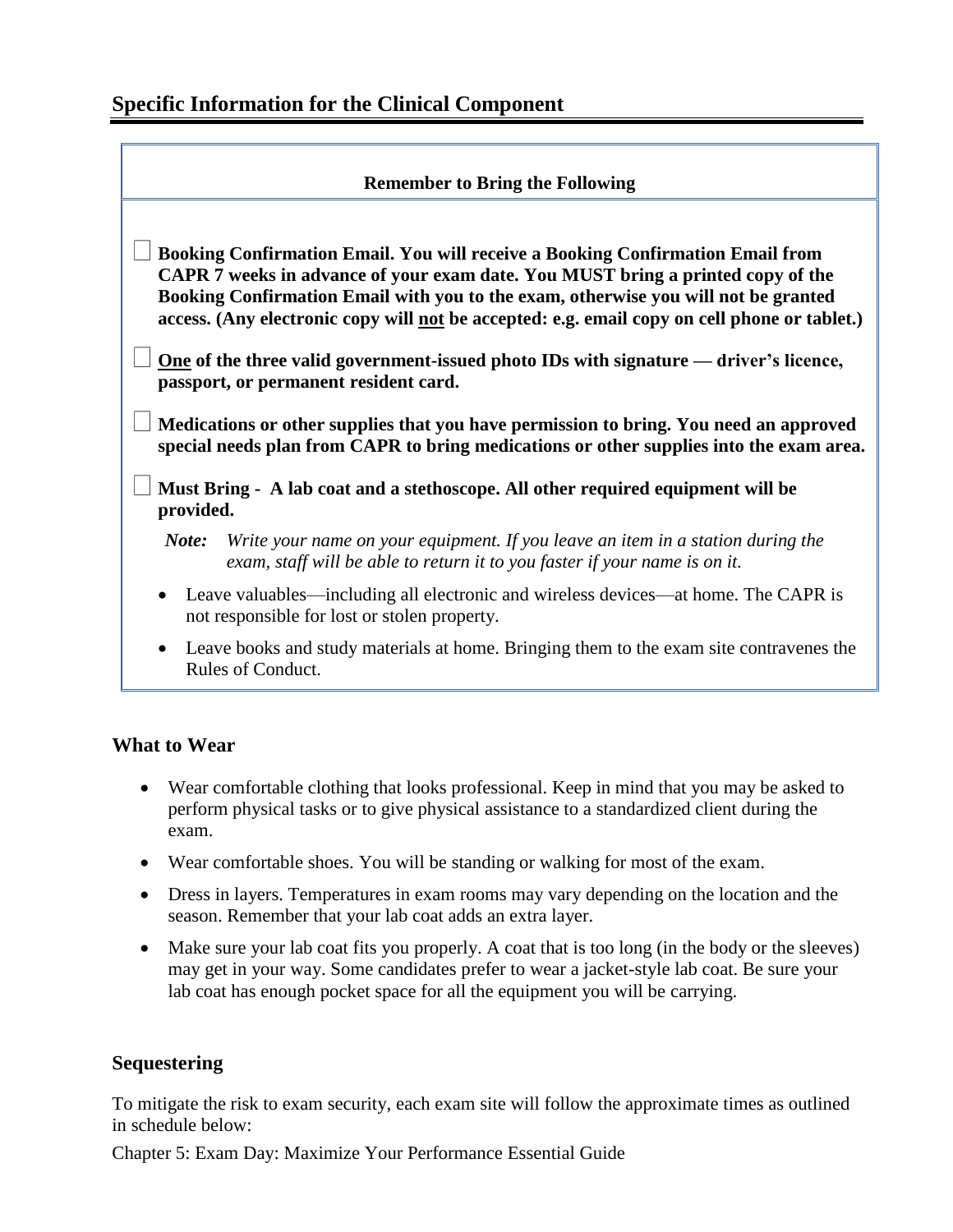Given that the exam runs on the same day across different time zones, CAPR approves the candidate sign out and release time in advance for each site. Candidates in different time zones may be sequestered after they complete the exam (Halifax, Ottawa, Toronto, Hamilton, London and Winnipeg) or before they start the exam (Saskatoon, Edmonton and Vancouver). This is done to prevent candidates from one-time zone communicating with candidates in another time zone who have not yet completed exam day registration.

Candidates will be sequestered in a room without any candidate materials or access to their belongings. Candidates will not have any communication devices, including telephones or cell phones. No electronics are permitted during the sequestering.

The site may play a movie or a show during sequestering, as talking is not permitted. The movie or show will be PG or 14A in ratings. Any movie or show with higher ratings should not be played during sequestering. Food and water or other drinks may be set up for the candidates during this time.

The support staff will be present in the same room as the candidates. Sequestering rules will be strictly enforced.

# **Arriving at the Exam Centre**

- Leave all food and drink, outerwear and personal belongings (including purses and backpacks) in the secure, designated area. You are not allowed to bring these items into the exam area. **This includes all digital and analog watches, electronic and wireless devices**.
- Put on your lab coat, and put your stethoscope in a pocket. During the exam, return items to the same pocket each time you use them, so that you can find things quickly when you need them.

# **Registration**

- Present your Booking Confirmation Email at the registration desk.
- Sign the candidate registration list. Confirm the correct spelling of your name.
- Collect your Candidate Package, but **do not open it**.
- Help yourself to the refreshments.
- Take your seat. Wait for orientation.

# **Orientation**

The orientation takes 25 to 30 minutes. Exam staff will welcome you and review the following:

- Contents of your Candidate Package
- Time frame for five- and ten-minute clinical encounters, and for breaks
- Timing system

Chapter 5: Exam Day: Maximize Your Performance Essential Guide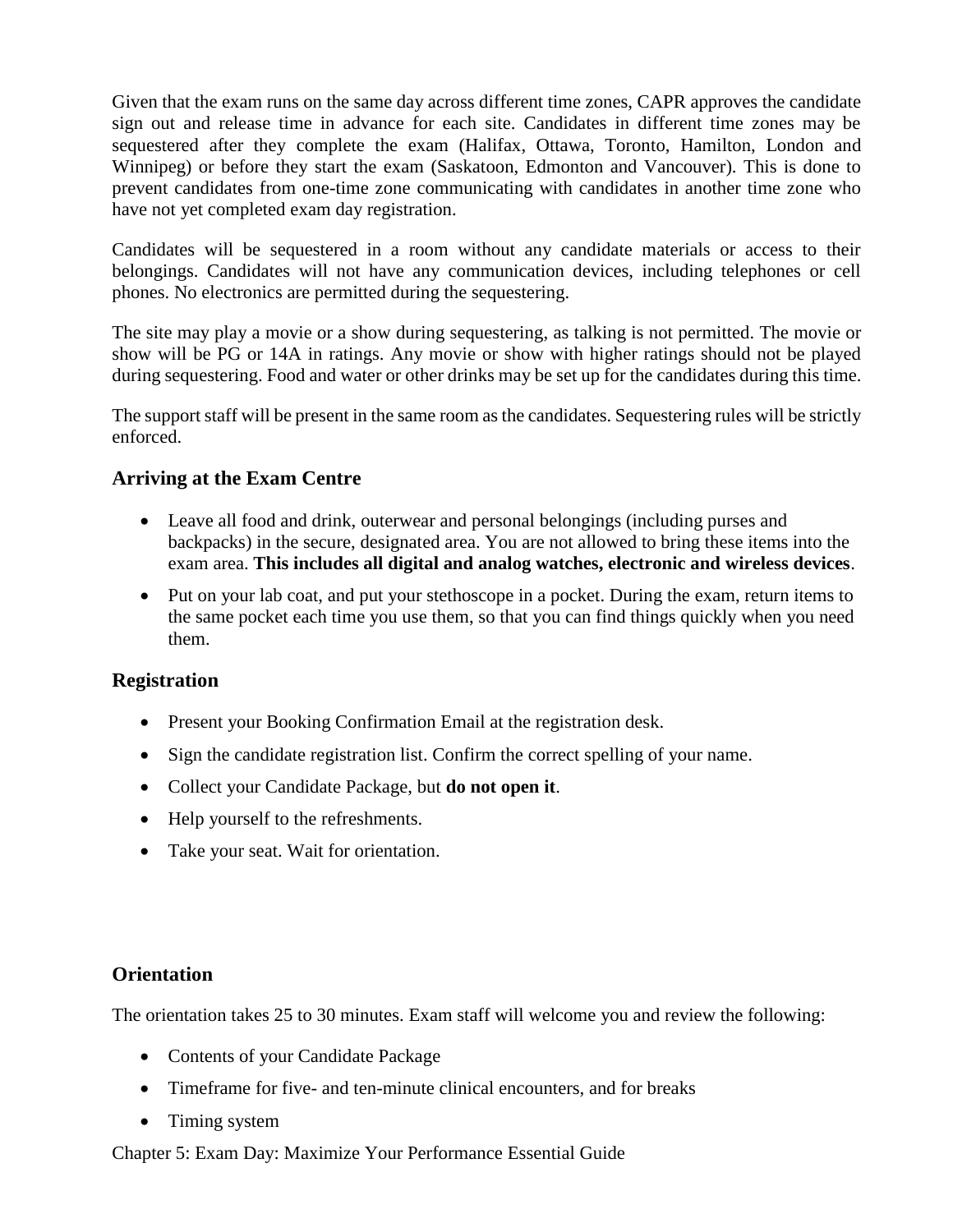- Written stations
- Rules of Conduct

#### **During the Clinical Component**

The exam consists of two parts. Each part takes up to two hours:

- Eight five-minute stations, each followed by a five-minute written station; and
- Eight ten-minute stations.

You will be assigned to a group of candidates. One group starts at the five-minute stations, and the other starts at the ten-minute stations.

A member of the exam staff will act as your Group Leader, guiding your group through the exam. There are also Hall Monitors who help you to move in the right direction between stations. Exam personnel are clearly identifiable and, if you need help, can assist you.

Halfway through the exam, there is a 10- to 15-minute break. Refreshments will be provided. Make sure to leave yourself enough time to visit the washroom.

After the break, the groups switch stations. (That is, if your group started with the five-minute stations, you will switch to the ten-minute stations, and vice versa.)

# **At the End of the Exam**

- Your group leader will take you to the sign out area.
- Hand in your notebook, name tag and leftover barcode labels.
- Proceed to sequestering, if applicable.
- Sign out of the exam.
- Pick up your personal belongings before leaving the site.
- If you took the exam in the morning session, you may have to wait a few minutes before leaving the exam site.

# **Strategies for Taking the Clinical Component**

Taking the Clinical Component - where you must tend to a standardized client while being evaluated by an examiner - is different from taking an exam on paper. (See Chapter 4: Clinical Component Sample Stations for an overview of how client encounters work.)

To help maximize your performance on exam day, consider these tips:

# **Have an Exam Day Plan**

If you spend some time making an exam day plan for the Clinical Component, the day will go more smoothly. First, use this *Essential Guide for Candidates to the PCE* to develop a mental picture of

Chapter 5: Exam Day: Maximize Your Performance Essential Guide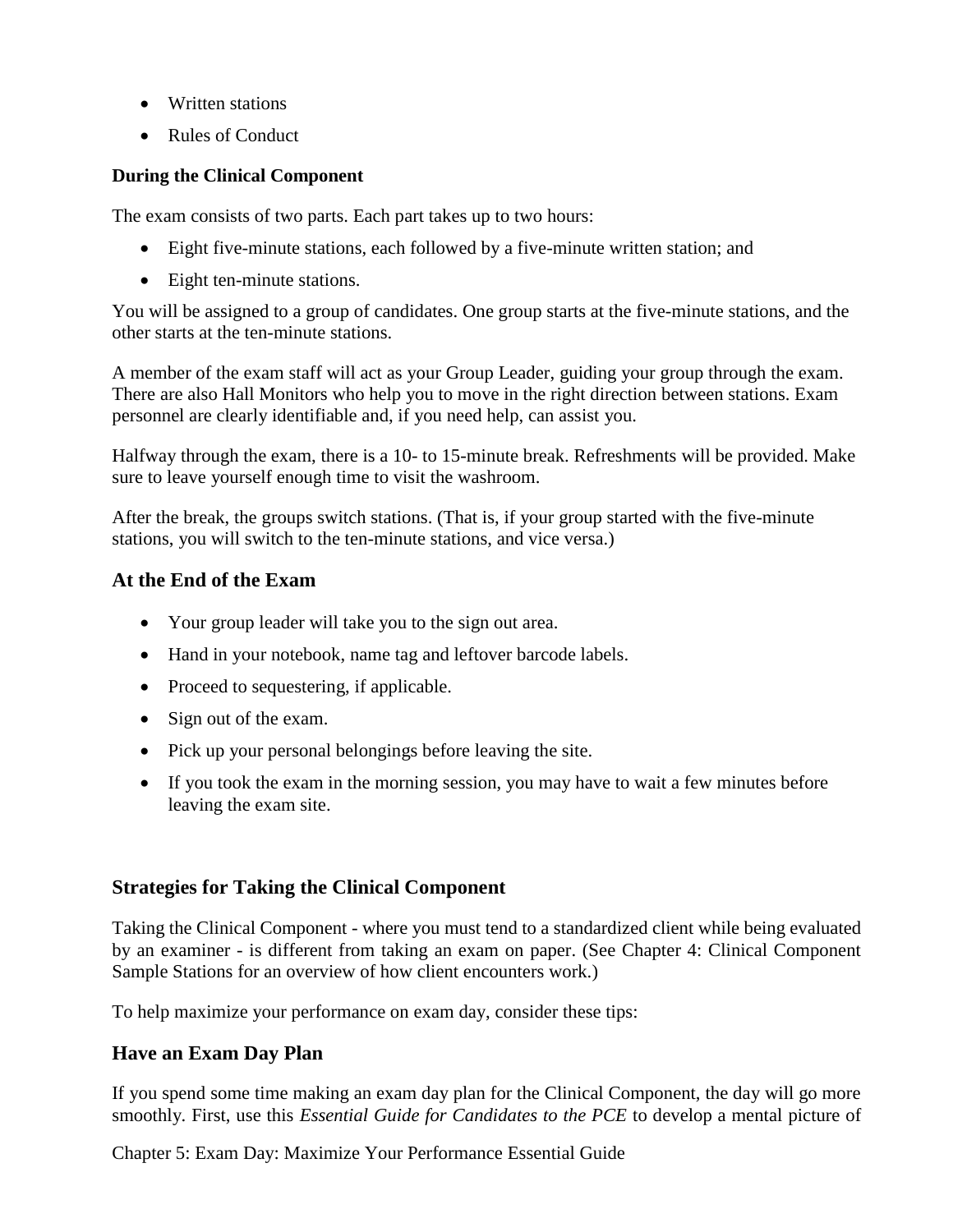what the exam will be like. Then, keeping the following points in mind, imagine taking the exam, step by step. By the time exam day arrives, your mental preparation will allow you to apply your skills and perform at your best.

# **General Considerations**

Standardized clients are people who are trained to consistently portray the features of a case and to respond appropriately to your questions and actions.

Assume that you have consent from the standardized client unless the client or the Instructions to Candidate say otherwise.

**Interact with all standardized clients as if they were real clients.** You may recognize one or more of the standardized clients because some of them also work in Canadian physiotherapy programs. Remember that they will be playing different roles on exam day, and that they must stay in their roles.

We will provide hand sanitizer so you can clean your hands at the beginning of each station. The examiners do not give you marks for routine cleaning of your hands, but they will remind you. **Take all other infection control precautions indicated by each clinical situation.**

# **Consider All Instructions Carefully**

- Pay attention to staff members' verbal instructions, during both the orientation and the exam.
- Read the Instructions to Candidate slowly—**and then re-read them.** Take notes in your notebook if this helps you. Read the copy outside the station and, if necessary, the copy inside the encounter room. The contents of your notebook are not marked. We destroy notebooks after the exam.

# **Focus on the Client and the Task(s)**

- **Do only what is asked for in the Instructions to Candidate.**
- Each time you enter a station, **take note of the environment**—the client's position and appearance, and the equipment that is available—before beginning.
- Pay attention to the client, not the examiner. Explain aloud to the client what you are doing and why.
- If the instructions say, "Describe to the examiner...," you must tell the examiner what you are doing, observing or assessing in order to receive credit. Remember that the examiner cannot guess what you are thinking.
- If you get confused in a station or lose your train of thought, stop, re-read the question, and then carry on. This is an acceptable exam-taking strategy and is also expected professional behaviour.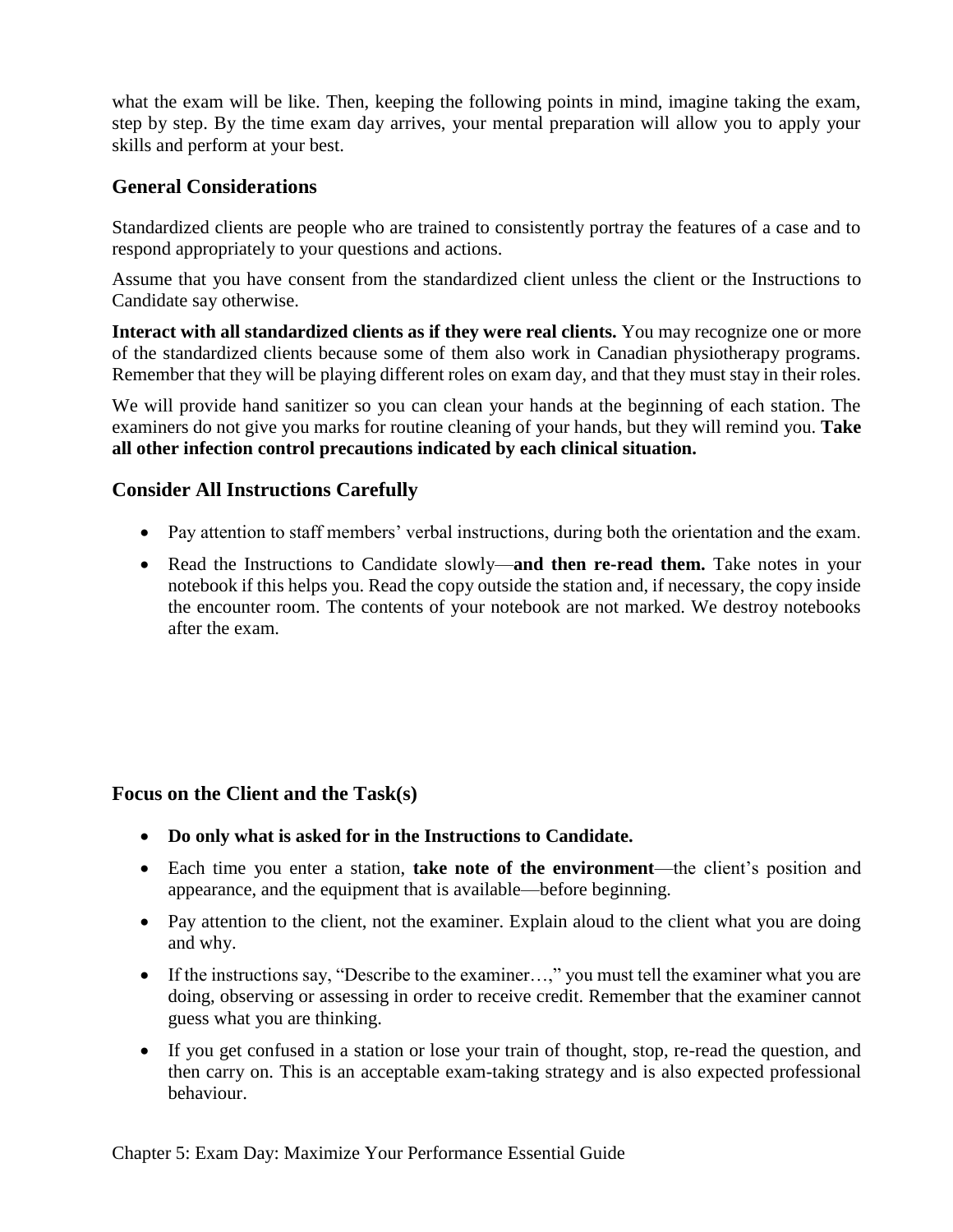- The **client's safety** (and yours) is very important. Keep asking yourself if your actions are safe. Do not leave a client in an unsafe position. Think about the **precautions** and **contraindications** to given interventions, and also about **common sense considerations:**
	- o Avoid putting your foot on the IV line.
	- o Apply the wheelchair brakes before doing a transfer.
	- o Ask how the client is feeling.
	- o Check to make sure you are working with the correct body part and on the correct side.
- At some ten-minute stations, the examiner will stop you at the 8-minute mark (at the warning buzzer) to ask questions. The Instructions to Candidate tell you if there are verbal questions at a station. At these stations, **you cannot continue your interaction with the client after you answer the questions.**
- The examiner may ask you to re-read the Instructions to Candidate if he or she believes you have misunderstood the question. An examiner does this to prevent you from wasting time doing the wrong thing in a station (for example, taking a history in a physical examination station). If an examiner asks you to re-read a question, stop what you are doing, re-read the Instructions to Candidate and then reconsider your approach before continuing with the client. **The examiner can ask you to re-read the instructions only once.** The examiner may also ask you to describe to the examiner what you are doing. In other words, do not simply re-read the instructions, but be specific and verbalize what you are doing. **The examiner can ask you to verbalize what you are doing only once.**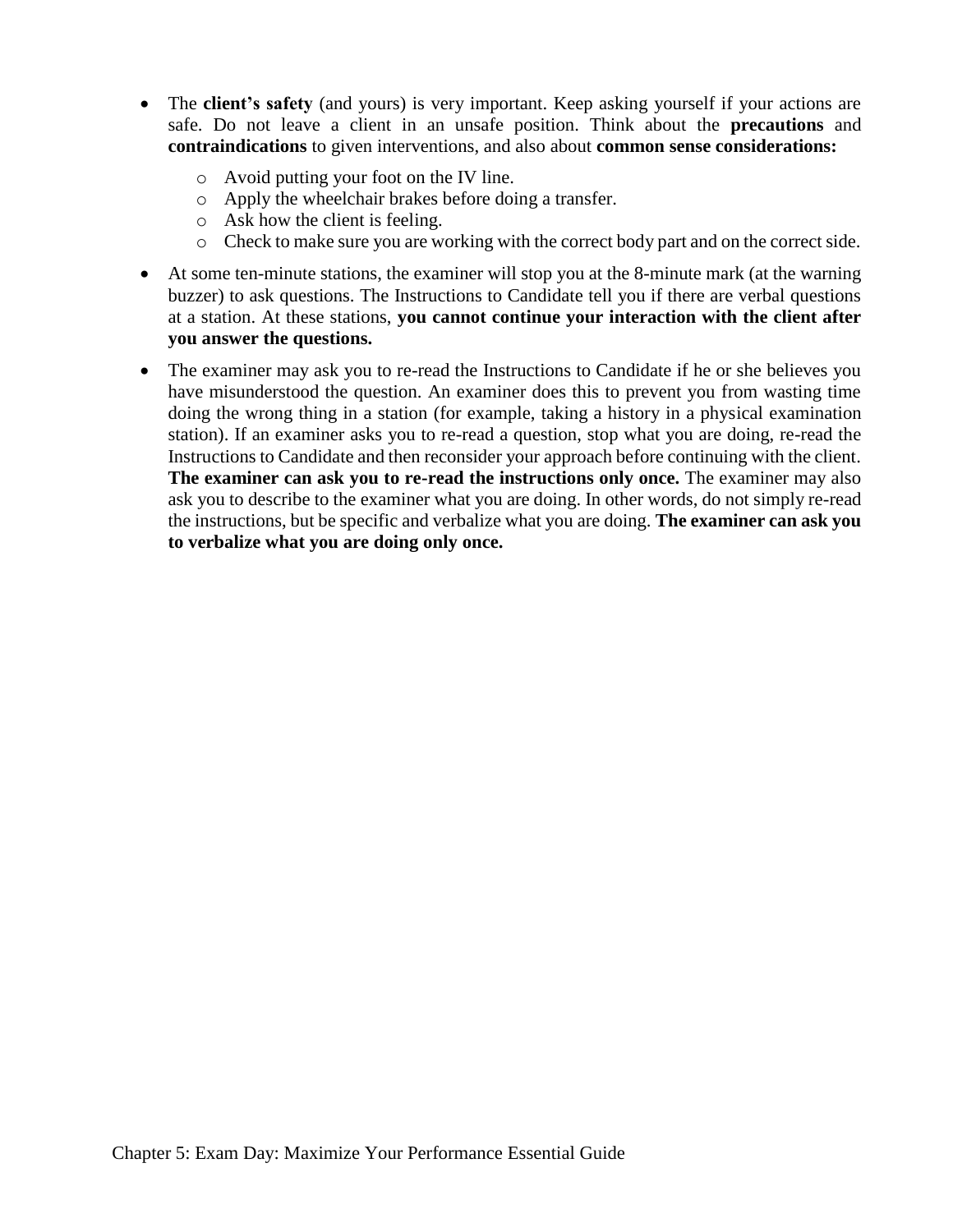## **Stay Relaxed**

- Work methodically.
- Take your time.
- If you think you performed poorly in one station, put it behind you and focus on the next station. All candidates will likely have some trouble in one or more stations.
- Take a deep breath and then lower your shoulders as you let the breath out before entering each station.

## **Written Stations**

- **Read the question(s) carefully.**
- If you are asked for three responses, the examiner marks only your **first** three responses. If you change your mind about an answer, erase or cross it out completely.
- The examiner can mark **legible responses only**. Write neatly, or print your answers.
- At the **Ottawa site only**, candidates may write their written responses in either English or French. For more information on language choice, refer to the *Registration Guide*
- You can use common abbreviations and acronyms in your answers. However, if you are unsure about whether an abbreviation or acronym is commonly understood, write it in full to make sure that the examiner who marks your answers will understand what you mean.